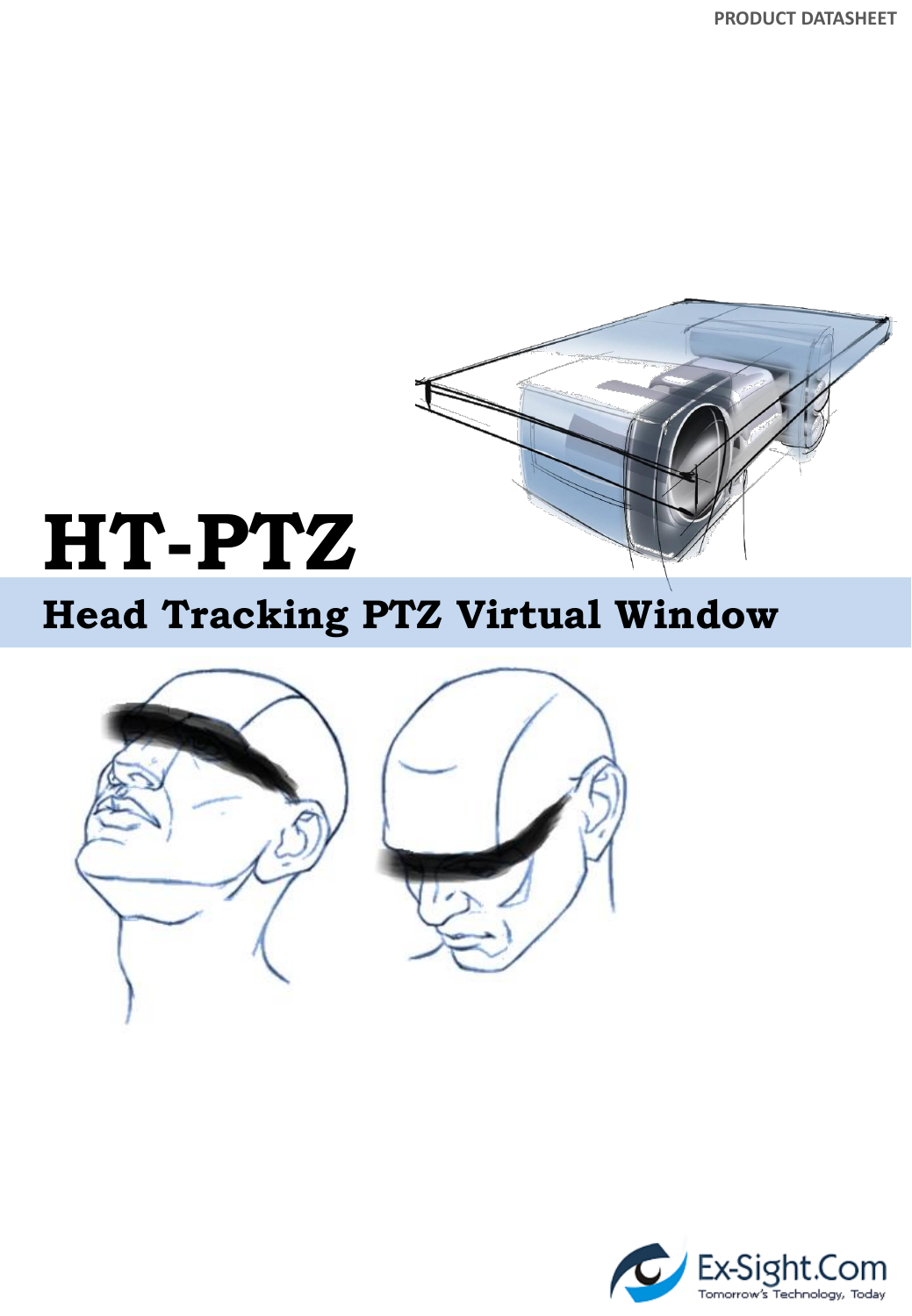# **HT-PTZ**

### c **Head Tracking PTZ Virtual Window**



The HT-PTZ provides an independent field of view and hands-free control over various external remote motorized electro-optic devices. The video is projected on the head mounted display serving as a virtual window.



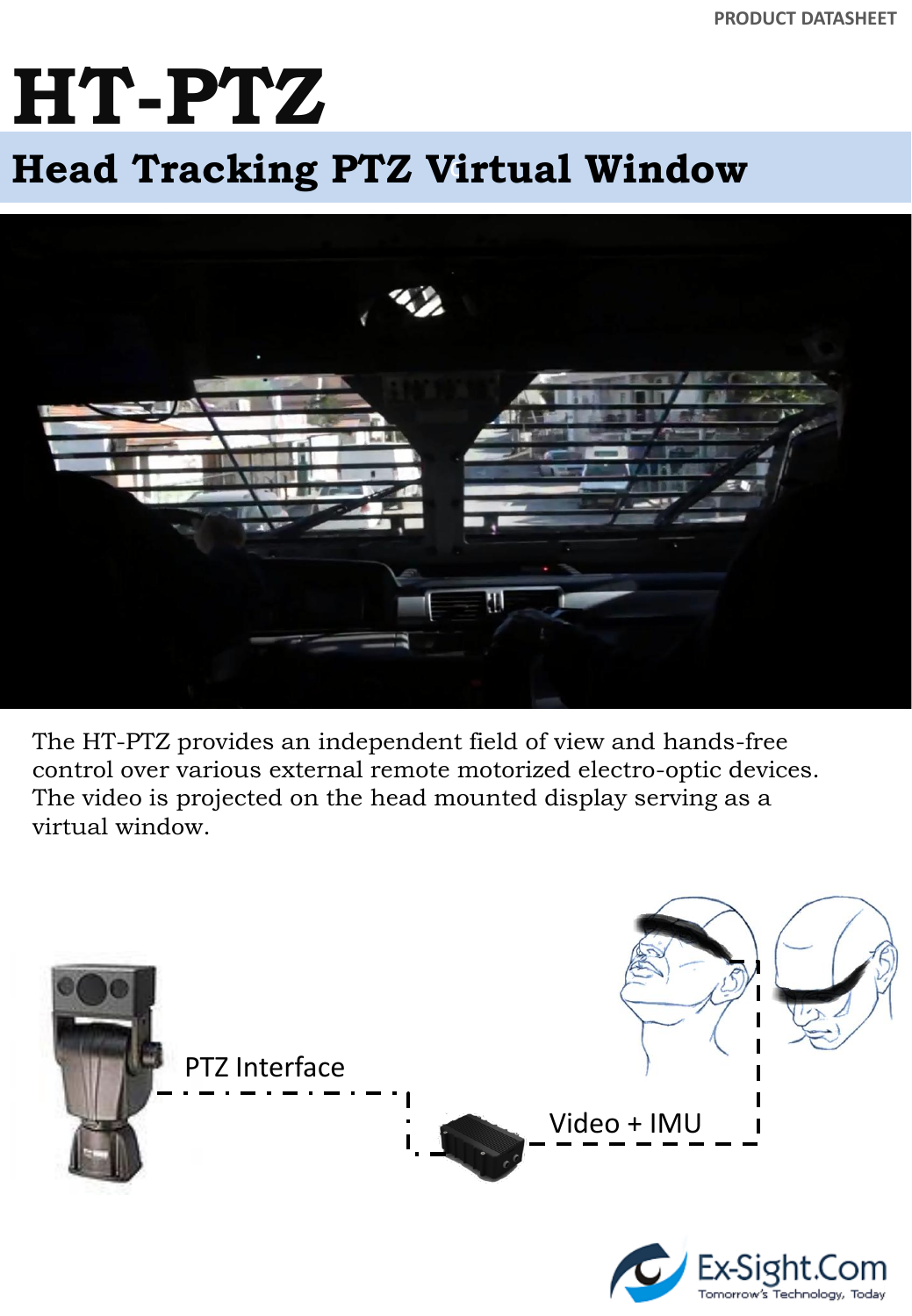## **HT-PTZ Technical Specifications**

| <b>Audio</b>                         |                                   |
|--------------------------------------|-----------------------------------|
| Input / Output                       | 1 channel Input. 1 Channel Output |
| <b>Compression Format</b>            | G.711                             |
| <b>Interfaces &amp; Data Storage</b> |                                   |
| Interface Type                       | 2 channel DI/O, RS-485            |
| Network Type                         | 10 / 100 Base-T(IPv4, IPv6)       |
| Micro SD Video Recorder              | Up to 128GB                       |
| <b>Electrical</b>                    |                                   |
| Power Consumption (Approx)           | 6W @ DC12V                        |
| Rechargeable Li-on Battery           | 4000 mAh                          |

#### **HMD/ GLASSES OPTIONS**

| Model    | <b>Type</b>                | <b>Resolution, Pixels</b> | <b>Head Tracker</b> |
|----------|----------------------------|---------------------------|---------------------|
| HMD-DHD  | Binocular-HD               | 800x600                   | Embedded            |
| HMD-Y    | Mono-Mil. Spec             | 800x600                   | External            |
| HMD-Y ST | Mono-Mil. Spec See Through | 800x600                   | External            |







**HMD-DHD HMD-Y HMD-Y ST**